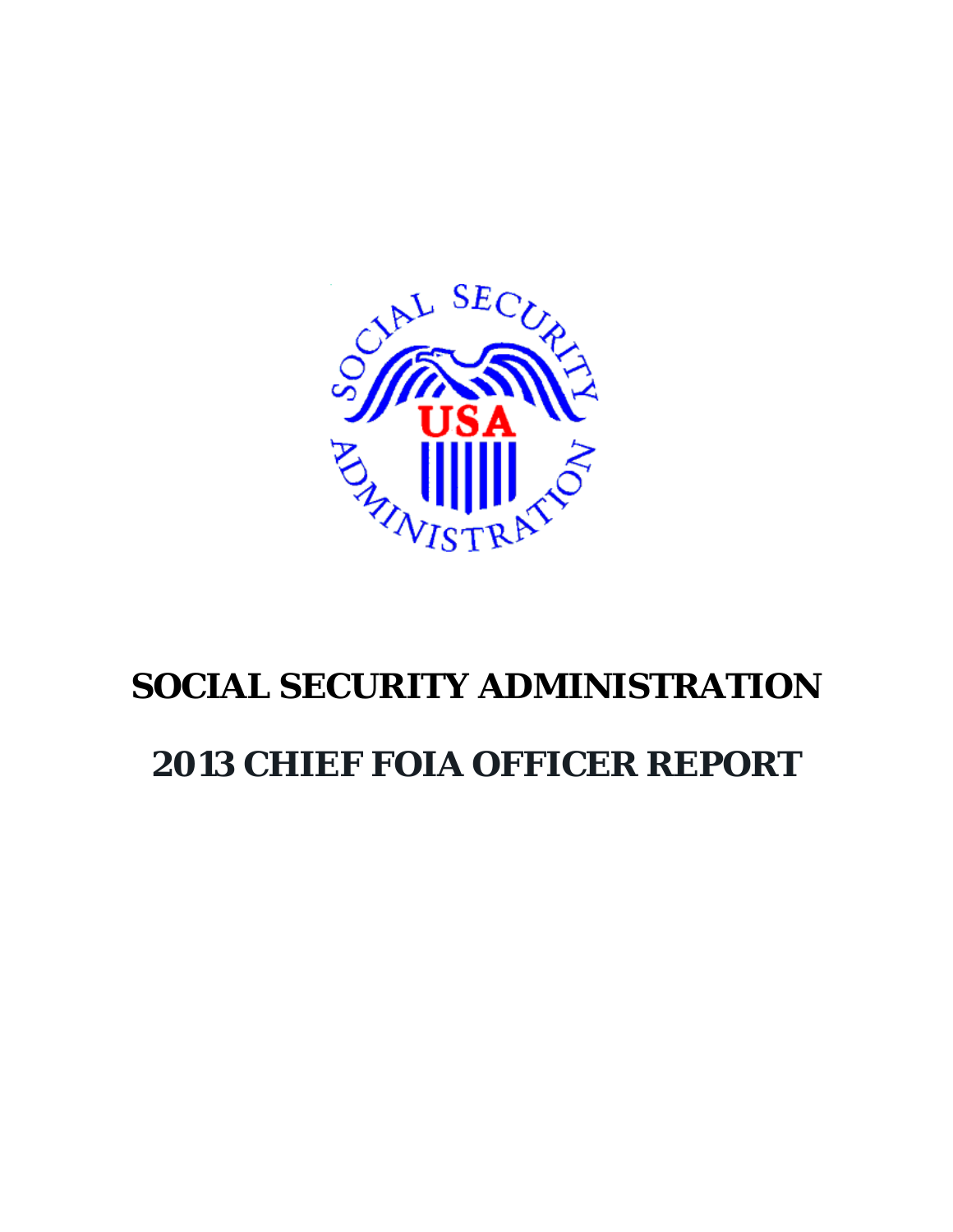# *2013 Chief FOIA Officer Report* **Social Security Administration**

*Name and Title of Agency Chief FOIA Officer:*

David Black General Counsel Social Security Administration (SSA)

## *Section I: Steps Taken to Apply the Presumption of Openness*

The guiding principle underlying the President's FOIA Memorandum and the Attorney General's FOIA Guidelines is the presumption of openness.

Describe the steps your agency has taken to ensure that the presumption of openness is being applied to all decisions involving the FOIA. To do so, you should answer the questions listed below and then include any additional information you would like to describe how your agency is working to apply the presumption of openness.

1. Did your agency hold an agency FOIA conference, or otherwise conduct training during this reporting period? Did your FOIA professionals attend any FOIA training, such as that provided by the Department of Justice?

**Yes. The Office of Privacy and Disclosure (OPD) provided FOIA training for OPD staff via our ongoing OPD in-house training program. We also established a Monthly FOIA Analyst Meeting to assist and guide FOIA analysts in all aspects of processing FOIA requests. Training included an overview of SSA's procurement process and processing requests for contracts. Additionally, Dick Huff, former director of DOJ's Office of Information and Privacy provided two training sessions for OPD staff. His sessions covered basic FOIA law and policy, advanced FOIA, and the interaction between the FOIA and the Privacy Act. We invited some of our FOIA stakeholders to attend as well.**

#### **Yes. OPD staff attended FOIA training provided by the Department of Justice (DOJ), the Office of Government Information Services, the American Association of Access Professionals, and the International Association of Privacy Professionals.**

In his 2009 FOIA Guidelines, the Attorney General strongly encouraged agencies to make discretionary releases of information even when the information might be technically exempt from disclosure under the FOIA. OIP encourages agencies to make such discretionary releases whenever there is no foreseeable harm from release.

- 2. Did your agency make any discretionary releases of otherwise exempt information? **Yes.**
- 3. What exemptions would have covered the information that was released as a matter of discretion? **Exemption 2 and Exemption 5.**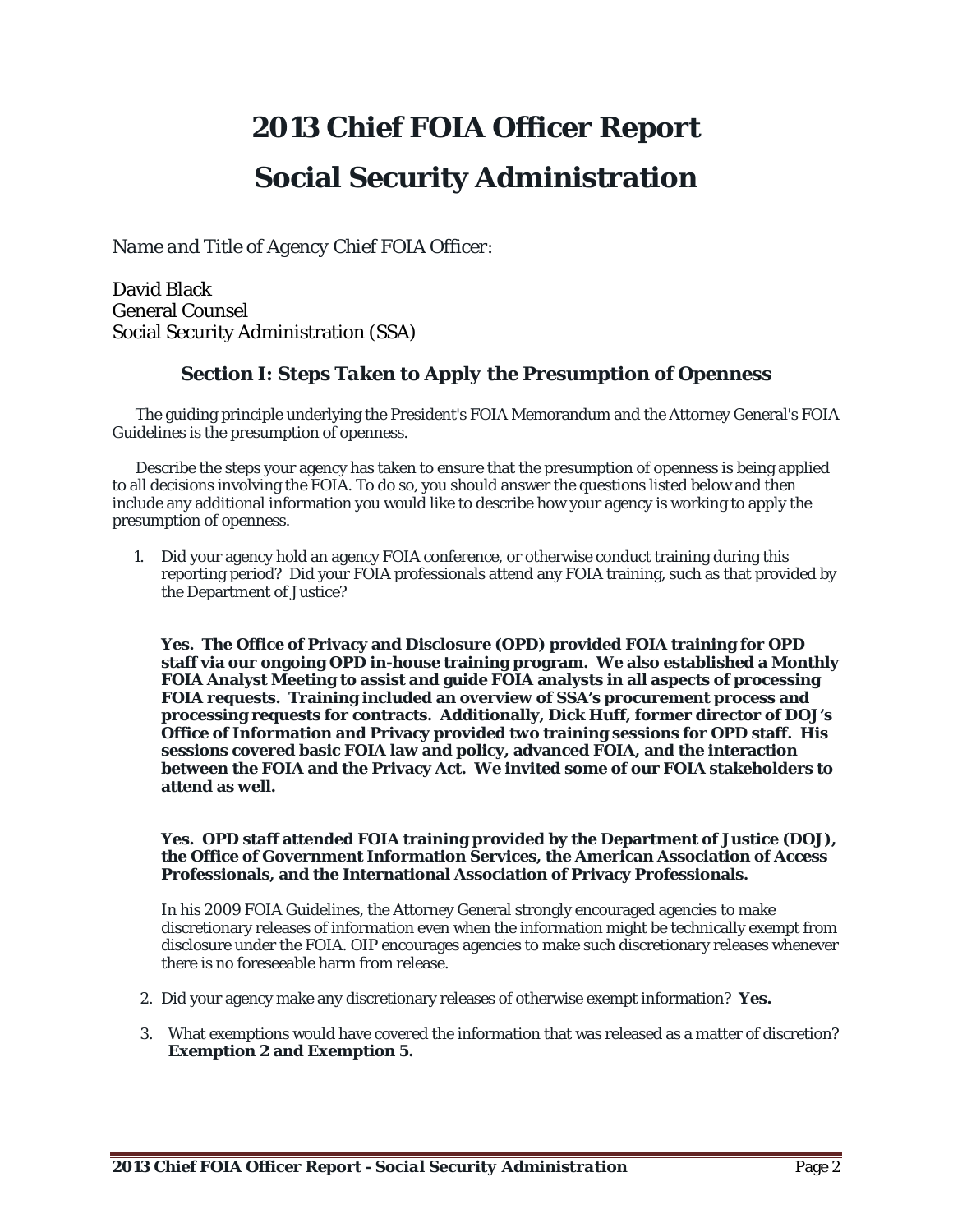4. Provide a narrative description, or some examples of, the types of information that your agency released as a matter of discretion.

**We routinely review requests for proactive disclosure. For example, we received a request for a copy of a security section of SSA's Administrative Instruction Manual System. We performed a line-by-line review of the document and determined that although it was marked "sensitive," the section did not contain information that could cause harm if released. Therefore, we released the entire section.**

**In addition, we received requests for documents regarding attorney fees submitted by attorneys who represent social security claimants. We conducted a line-by-line review of documents in the Attorney Fee Working File to determine if we could release information that we previously withheld. After review, we applied FOIA Exemption 5 to some documents and released information that we determined would not cause harm.**

5. Describe any other initiatives undertaken by your agency to ensure that the presumption of openness is being applied.

**We use peer, management, and legal reviews to determine whether discretionary releases are possible. We discuss applying the presumption of openness at our Monthly FOIA Analyst meetings. And, our FOIA coordinators review information provided in response to a FOIA request to identify specific information that we can proactively post on our website.**

#### *Section II: Steps Taken to Ensure that Your Agency Has an Effective System in Place for Responding to Requests*

As the Attorney General emphasized in his FOIA Guidelines, "[a]pplication of the proper disclosure standard is only one part of ensuring transparency. Open government requires not just a presumption of disclosure, but also an effective system for responding to FOIA requests."

This section should include a discussion of how your agency has addressed the key roles played by the broad spectrum of agency personnel who work with FOIA professionals in responding to requests, including, in particular, steps taken to ensure that FOIA professionals have sufficient IT support.

Describe here the steps your agency has taken to ensure that its system for responding to requests is effective and efficient. To do so, answer the questions below and then include any additional information that you would like to describe how your agency ensures that your FOIA system is efficient and effective.

- 1. Do FOIA professionals within your agency have sufficient IT support? **Yes.**
- 2. Do your FOIA professionals work with your agency's Open Government Team?

**Yes. We work with the Office of Open Government to assist with the agency's Open Government Initiatives. We also recommend data to be posted on the data.gov website.**

3. Has your agency assessed whether adequate staffing is being devoted to FOIA administration?

**Yes. OPD recently added seven analysts to assist in processing the agency's FOIA workload. We are training the new analysts on the eFOIA case processing system and providing training to ensure consistency and timeliness in responding to FOIA requests.**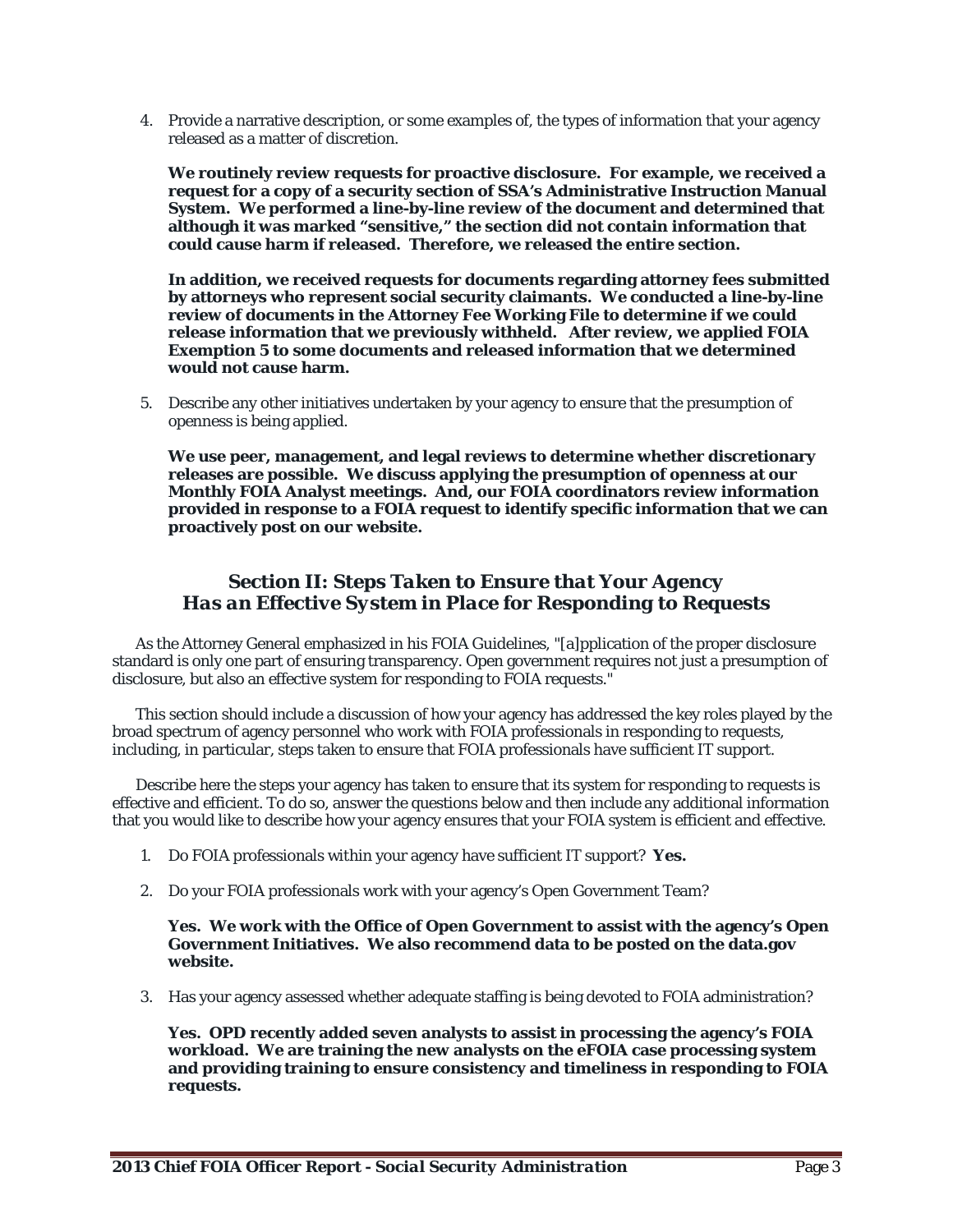4. Describe any other steps your agency has undertaken to ensure that your FOIA system operates efficiently and effectively, such as conducting self-assessments to find greater efficiencies, improving search processes, streamlining consultations, eliminating redundancy, etc.

**We recently assigned a senior analyst to lead our FOIA Work Process Workgroup and review how our FOIA system operates and recommend improvements where needed.** 

#### *Section III: Steps Taken to Increase Proactive Disclosures*

Both the President and Attorney General focused on the need for agencies to work proactively to post information online without waiting for individual requests to be received.

Describe here the steps your agency has taken both to increase the amount of material that is available on your agency website, and the usability of such information, including providing examples of proactive disclosures that have been made during this past reporting period (i.e., from March 2012 to March 2013). In doing so, answer the questions listed below and describe any additional steps taken by your agency to make and improve proactive disclosures of information.

- 1. Provide examples of material that your agency has posted this past year.
	- **list of sanctioned Social Security claimants' representatives,**
	- **list of non-attorney representatives eligible for direct payment of fees,**
	- **customer satisfaction surveys,**
	- **statistics on disability cases,**
	- **fiscal year 2012 disability workload data,**
	- **FOIA logs**
- 2. Beyond posting new material, is your agency taking steps to make the posted information more useful to the public, especially to the community of individuals who regularly access your agency's website, such as soliciting feedback on the content and presentation of the posted material, improving search capabilities on the site, creating mobile applications, providing explanatory material, etc.? **Yes.**
- 3. If so, provide examples of such improvements.

**We redesigned our FOIA website to make it more user-friendly by providing improved search capabilities, easier access to agency records, better descriptions of available data, and useful links to other agency resources.** 

4. Describe any other steps taken to increase proactive disclosures at your agency.

**We appointed a staff member with the responsibility to monitor the proactive disclosure process. He will continuously review and update our website to post information or provide links to information of greatest interest to the public.** 

#### *Section IV: Steps Taken to Greater Utilize Technology*

A key component of the President's FOIA Memorandum was the direction to "use modern technology to inform citizens about what is known and done by their Government." In addition to using the internet to make proactive disclosures, agencies should also be exploring ways to utilize technology in responding to requests. In 2010 and 2011, agencies reported widespread use of technology in receiving and tracking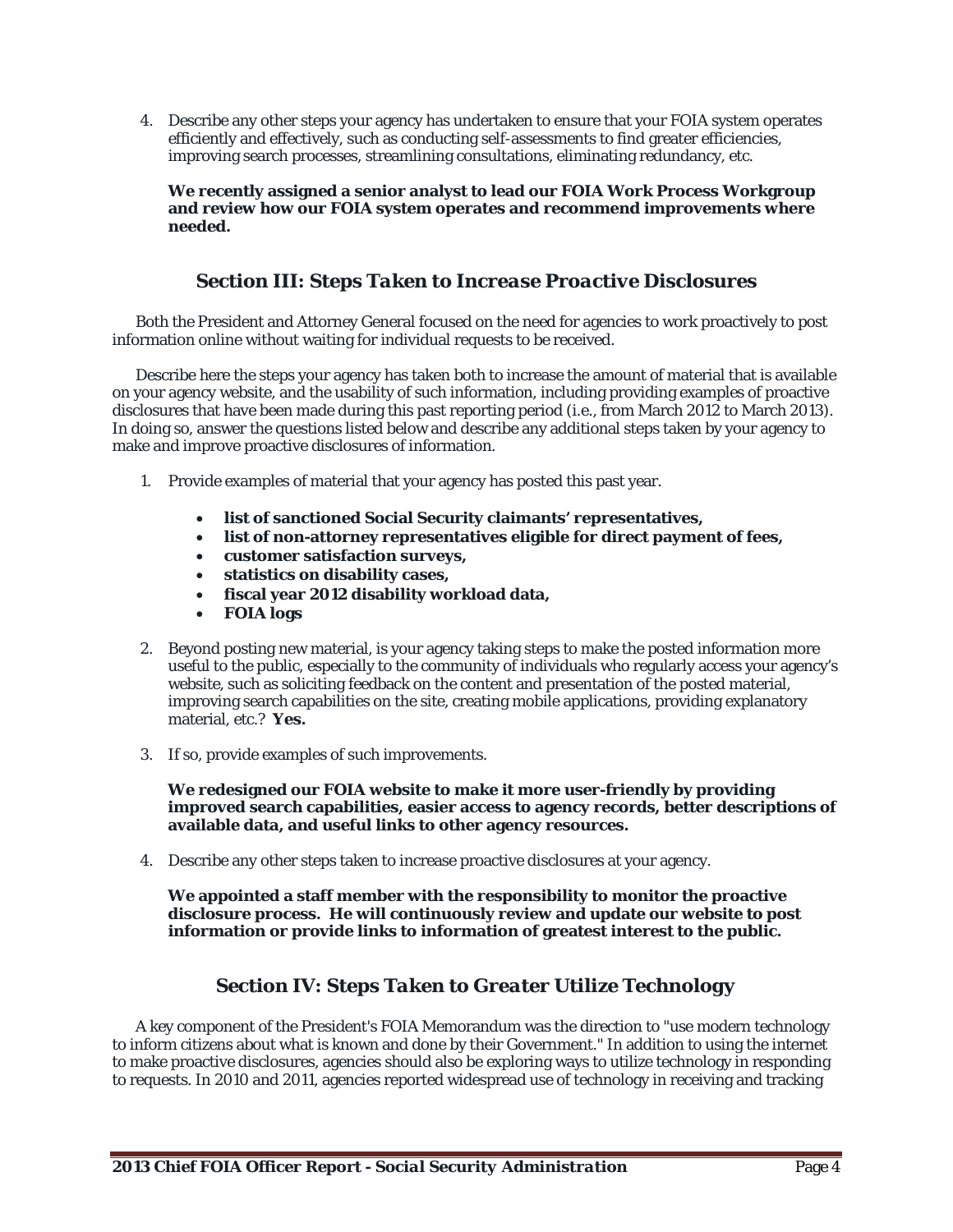FOIA requests and preparing agency Annual FOIA Reports. For 2013, as we did in 2012, the questions have been further refined and now also address different, more innovative aspects of technology use.

*Electronic receipt of FOIA requests:*

- 1. Can FOIA requests be made electronically to your agency? **Yes.**
- 2. If your agency is decentralized, can FOIA requests be made electronically to *all* components of your agency? **N/A**

*Online tracking of FOIA requests:* 

- 3. Can a FOIA requester track the status of his/her request electronically? **No.**
- 4. If so, describe the information that is provided to the requester through the tracking system. For example, some tracking systems might tell the requester whether the request is "open" or "closed," while others will provide further details to the requester throughout the course of the processing, such as "search commenced" or "documents currently in review."List the specific types of information that are available through your agency's tracking system. **N/A**
- 5. In particular, does your agency tracking system provide the requester with an estimated date of completion for his or her request? **No.**
- 6. If your agency does not provide online tracking of requests, is your agency taking steps to establish this capability?

#### **Not at this time. However, the agency provides a FOIA contact phone number so requesters can call to check on the status of a request.**

- 7. *Use of technology to facilitate processing of requests*: Beyond using technology to redact documents, is your agency taking steps to utilize more advanced technology to facilitate overall FOIA efficiency, such as improving record search capabilities, utilizing document sharing platforms for consultations and referrals, or employing software that can sort and de-duplicate documents? **Yes.**
- 8. If so, describe the technological improvements being made.

**The agency recently deployed X1 software on computers to aid staff in searching files. This search engine locates and previews email, email attachments, and files on computer hard drives to allow for more accurate, fast, and easy searches. We also utilize an internal shared drive to store template language, FOIA operating procedures, forms, and other tools to assist FOIA analysts in processing requests consistently and timely.**

### *Section V: Steps Taken to Improve Timeliness in Responding to Requests and Reduce Backlogs*

The President and the Attorney General have emphasized the importance of improving timeliness in responding to requests. This section addresses both time limits and backlog reduction. Backlog reduction is measured both in terms of numbers of backlogged requests or appeals and by looking at whether agencies closed their ten oldest requests and appeals. *For the figures required in this Section, please use those contained in the specified sections of your agency's 2012 Annual FOIA Report.*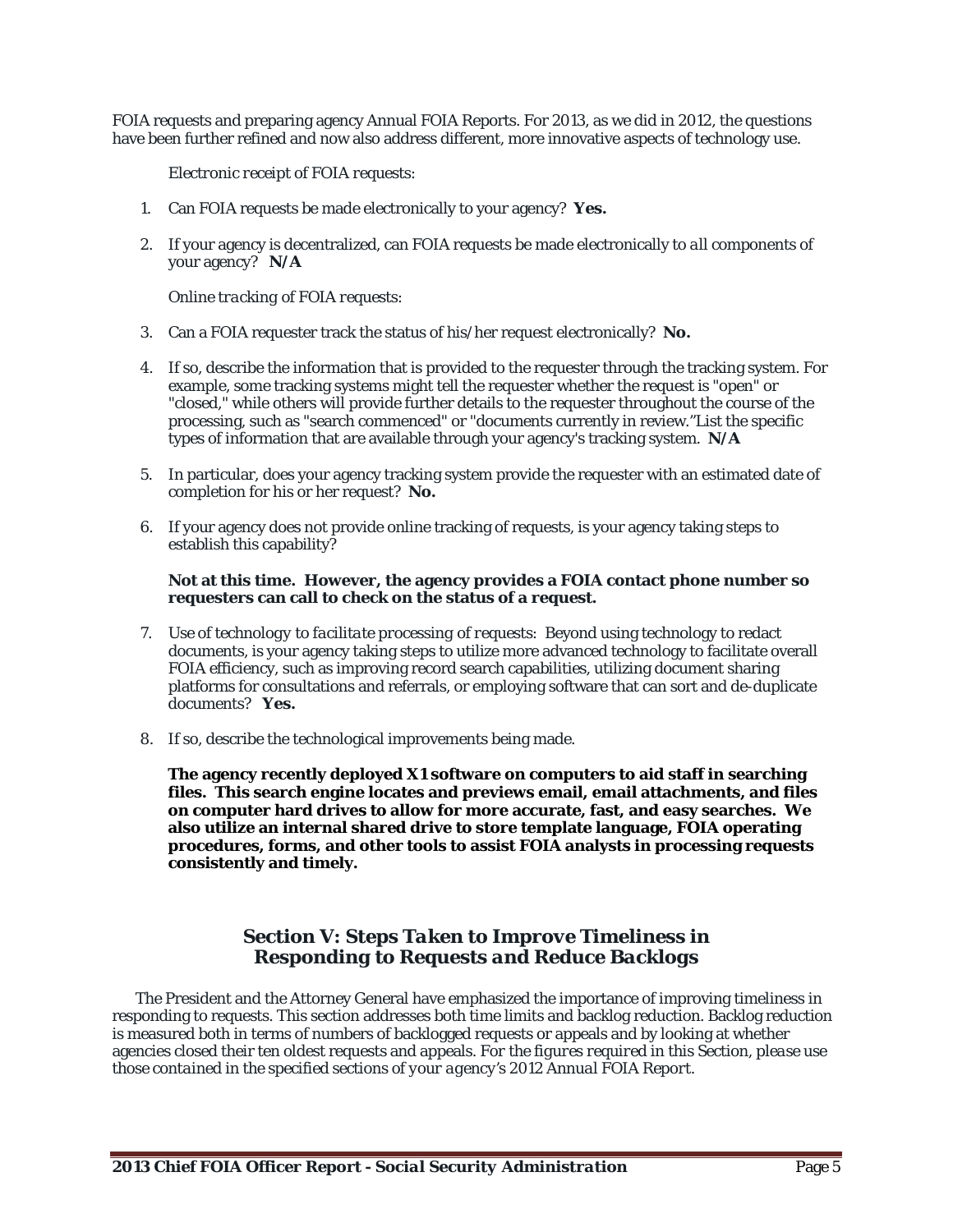- 1. Section VII.A of your agency's Annual FOIA Report, entitled "FOIA Requests Response Time for All Processed Requests," includes figures that show your agency's average response times for processed requests. For agencies utilizing a multi-track system to process requests, there is a category for "simple" requests, which are those requests that are placed in the agency's fastest (non-expedited) track, based on the low volume and/or simplicity of the records requested. If your agency does not utilize a separate track for processing simple requests, answer the question below using the figure provided in your report for your non-expedited requests.
	- a. Does your agency utilize a separate track for simple requests? **Yes.**
	- b. If so, for your agency overall, for Fiscal Year 2012, was the average number of days to process simple requests twenty working days or fewer? **Yes.**
	- c. If your agency does not track simple requests separately, was the average number of days to process non- expedited requests twenty working days or fewer? **N/A.**
- 2. Sections XII.D.(2) and XII.E.(2) of your agency's Annual FOIA Report, entitled "Comparison of Numbers of Requests/Appeals from Previous and Current Annual Report – Backlogged Requests/Appeals," show the numbers of any backlog of pending requests or pending appeals from Fiscal Year 2012 as compared to Fiscal Year 2011. You should refer to those numbers when completing this section of your Chief FOIA Officer Report. In addition, Section VII.E, entitled "Pending Requests – Ten Oldest Pending Requests," and Section VI.C.(5), entitled "Ten Oldest Pending Administrative Appeals," from both Fiscal Year 2011 and Fiscal Year 2012 should be used for this section.
	- a. If your agency had a backlog of requests at the close of Fiscal Year 2012, did that backlog decrease as compared with Fiscal Year 2011? **Yes.**
	- b. If your agency had a backlog of administrative appeals in Fiscal Year 2012, did that backlog decrease as compared to Fiscal Year 2011? **No.**
	- c. In Fiscal Year 2012, did your agency close the ten oldest requests that were pending as of the end of Fiscal Year 2011? **Yes.**
	- d. In Fiscal Year 2012, did your agency close the ten oldest administrative appeals that were pending as of the end of Fiscal Year 2011? **Yes.**
- 3. If you answered "no" to any of the above questions, describe why that has occurred. In doing so, answer the following questions then include any additional explanation:

#### *Request Backlog:*

- a. Was the lack of a reduction in the request backlog a result of an increase in the number of incoming requests? **N/A.**
- b. Was the lack of a reduction in the request backlog caused by a loss of staff? **N/A.**
- c. Was the lack of a reduction in the request backlog caused by an increase in the complexity of the requests received? **N/A.**
- d. What other causes, if any, contributed to the lack of a decrease in the request backlog? **N/A.**

*Administrative Appeal Backlog:*